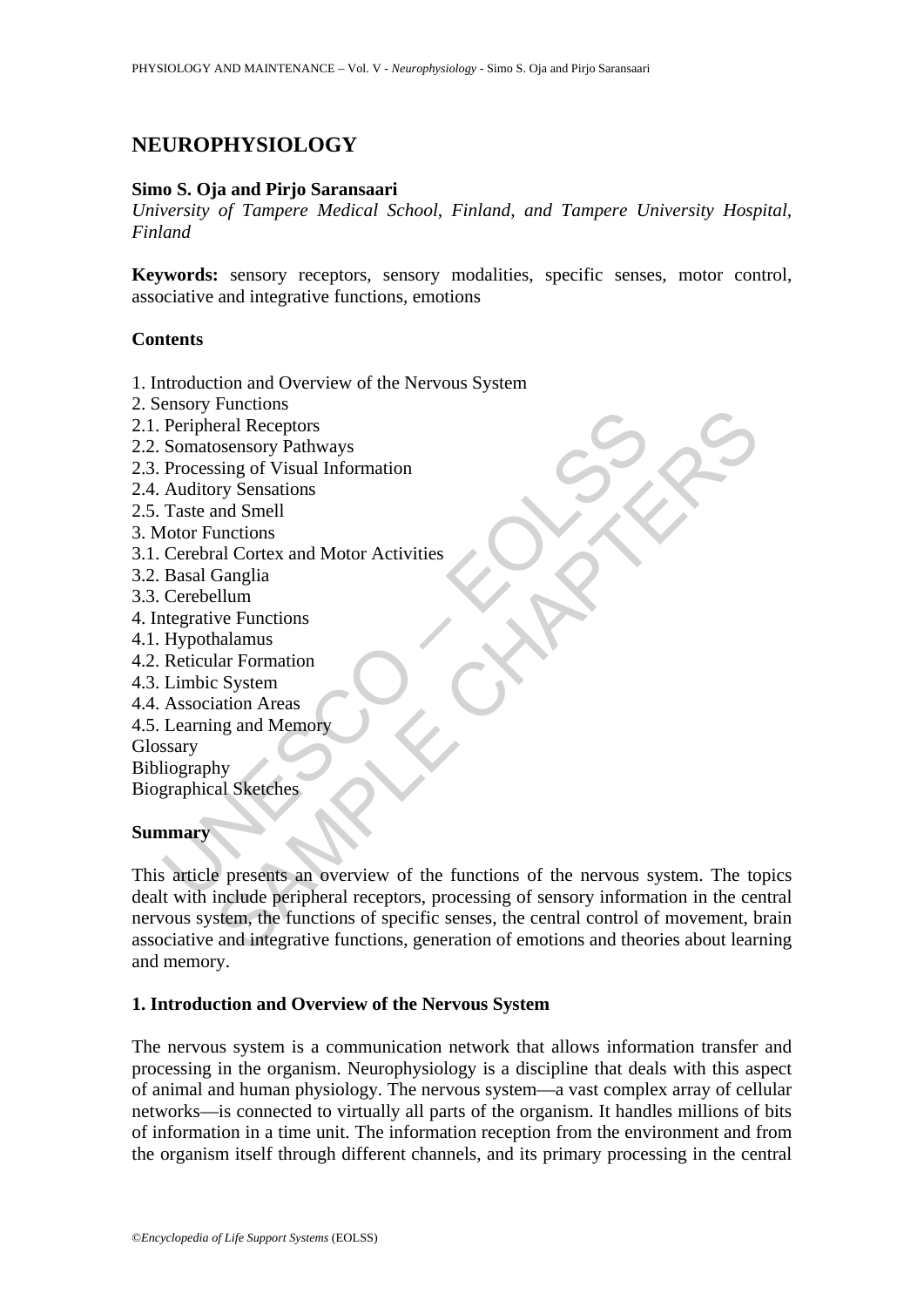nervous system, is called sensory physiology. Based on this flow of information we can react in an appropriate manner to environmental and bodily events. Another important role of the nervous system is to control various bodily activities, such as motor functions and regulation of the secretion of endocrine and exocrine glands. Most of these activities are also initiated by stimuli emanating from sensory receptors. The integrative functions of the nervous system comprise complex processing of sensory information, association and interpretation of different types of signals, information selection and storage for future use, advance planning, and elicitation of behavioral responses. The nervous system, the brain in particular, is the most complex tissue in the organism. The understanding of the complexity of nervous system functions is therefore one of the greatest challenges for humanity.

The nervous system is divided into two major parts: the central and peripheral nervous systems. The central nervous system can be divided into seven major regions, which exhibit distinctly different functional propensities:

- ems. The central nervous system can be divided into seven ma<br>bit distinctly different functional propensities:<br>The spinal cord, the most caudal part, receives sensory inf<br>by the peripheral nerves from various receptors, ex The central nervous system can be divided into seven major regions, where the central nervous system can be divided into seven major regions, whinctly different functional propensities:<br>
ne spinal cord, the most caudal par 1. The spinal cord, the most caudal part, receives sensory information mediated by the peripheral nerves from various receptors, exteroceptors located in the skin, and from proprioceptors in the joints, muscles, and tendons. The spinal cord also mediates motor impulses from the higher regions to muscles and possesses motor functions of its own (i.e., reflexes).
- 2. The medulla oblongata directly above the spinal cord mediates both sensory and motor signals, but also includes centers responsible for the regulation of many vital autonomic functions, such as circulation, respiration, and digestion.
- 3. The pons in the metencephalon, above the medulla, conveys motor signals from the cerebrum to the cerebellum and possesses specific nuclei for the regulation of autonomic functions as well.
- 4. The cerebellum is a dorsal expansion of the metencephalon with a heavily gyrated surface. It is connected to the brain stem with three peduncles. It modulates motor functions, being mainly responsible for the learning of motor skills.
- 5. The mesencephalon, rostral to the pons, controls many sensory and motor functions and coordinates visual and auditory reflexes.
- 6. The diencephalon consists of two major parts: the thalamus and the hypothalamus. The former is an important link mediating information from the lower parts of the nervous system to the cerebral cortex and the latter an important center for the regulation of visceral and autonomic functions, and secretion of the endocrine glands.
- 7. The cerebrum is the most rostral part, consisting of a pair of cerebral hemispheres. The relatively great mass of the cerebral hemispheres in comparison to other brain parts and, in particular, the expanded surface of the cerebral cortex, are characteristics of the human brain. The surface of the cerebrum—the cerebral cortex—is heavily gyrated in man, greatly expanding its surface area. The cerebral cortex is the major region for sensory coding, association, and interpretation, and is responsible for the performance of motor and integrative functions, and cognition. The basal ganglia, which participate in the regulation of motor functions, the hippocampus, obviously important for information storage and memory, and the amygdaloid nuclei, which underlie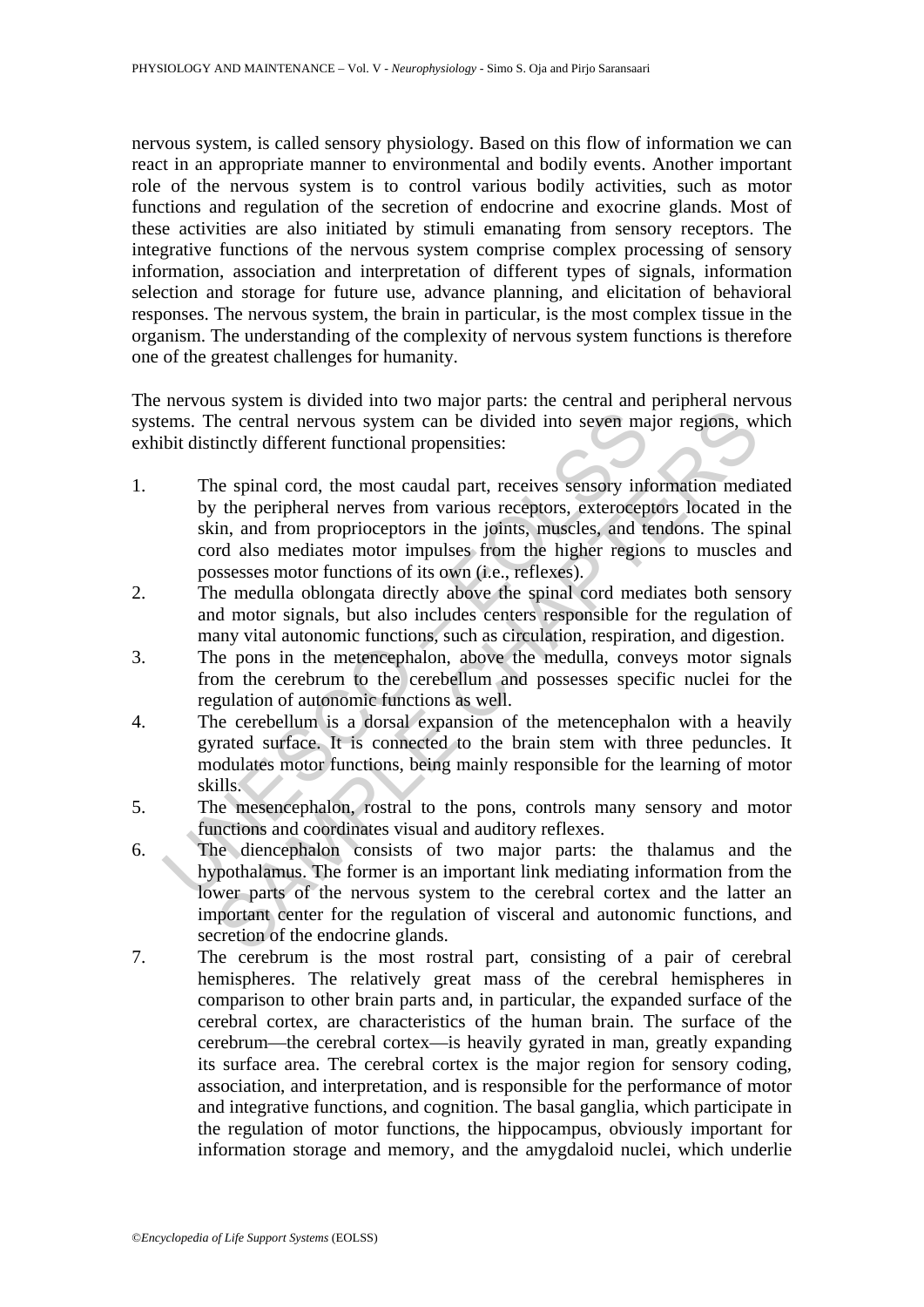the generation of different emotional states, are located in the interior of the cerebral hemispheres.

prises two major subdivisions: the sympathetic and parasympa<br>prises two major subdivisions: the sympathetic and parasympa<br>tions are, in most cases, the opposite of each other (see Ai<br>lation). (For the main cell types of th All nerve cell processes outside the central nervous system, with their associated cellular elements, are included in the peripheral nervous system. Their main role is to connect the central nervous system to the peripheral organs from which information is received and/or the functions of which are regulated by the central nervous system. The autonomic nervous system is a part of the nervous system designed to control visceral functions of the body. It consists of elements from both the central and peripheral nervous system. The centers located in the spinal cord, brain stem, and hypothalamus activate the autonomic nervous system. However, the activation of the above centers is partly under the control of the limbic cerebral cortex. Peripheral ganglia are also essential parts of the autonomic nervous system. The autonomic nervous system comprises two major subdivisions: the sympathetic and parasympathetic parts. Their functions are, in most cases, the opposite of each other (see *Autonomous Neural Regulation*). (For the main cell types of the nervous system, neurons, and glial cells, see *Structural Neurobiology*. For the functions of neurons responsible for impulse generation, propagation, and transmission, see *Neurons, Action Potentials, and Synapses*. Impulse transmission from neuron to neuron is mediated electrically in the minority of synaptic junctions, while the majority are chemical in nature, employing specific substances as mediators—neurotransmitters—see *Neurotransmitters and Modulators*.)

## **2. Sensory Functions**

# **2.1. Peripheral Receptors**

The main cell type of energy and therefore exhibit a whole spectrum of the proposition of energy in performance *Nutonomous Ne* .) (For the main cell types of the nervous system, neurons, and glial cells, Neurobiology. For A variety of sensory receptors mediate information from the environment and from the interior of the body to the central nervous system (see Table 1). Different forms of energy first evoke analogical changes in their membrane potentials (receptor potentials). These are then converted into digital signals—action potentials—which are propagated along the neuronal plasma membranes over long distances to reach their destination in the central nervous system. The sensory receptors are adapted to respond to one particular type of energy and therefore exhibit a whole spectrum of structural and functional characteristics. The particular form of energy to which a receptor is most sensitive is known as its adequate stimulus. For instance, the adequate stimulus for a touch receptor is mechanical force and for a photoreceptor is electromagnetic radiation—light. A receptor responds to its adequate stimulus at a much lower threshold than to other types of stimuli, but responses to unspecific stimuli commonly occur at high stimulus intensities. The stimulus-evoked excitation of receptors most often opens ion channels in their plasma membranes, resulting in depolarization (see *Ionic Channels of the Excitable Membrane*), but light impinging on photoreceptors closes ion channels and causes hyper polarization.

| $\parallel$ Receptor type | <b>Sensory modality</b> | Location                    |
|---------------------------|-------------------------|-----------------------------|
| <b>Photoreceptors</b>     | Vision                  | Eye, retina, rods and cones |
| Hair cells                | Hearing                 | Ear, organ of Corti         |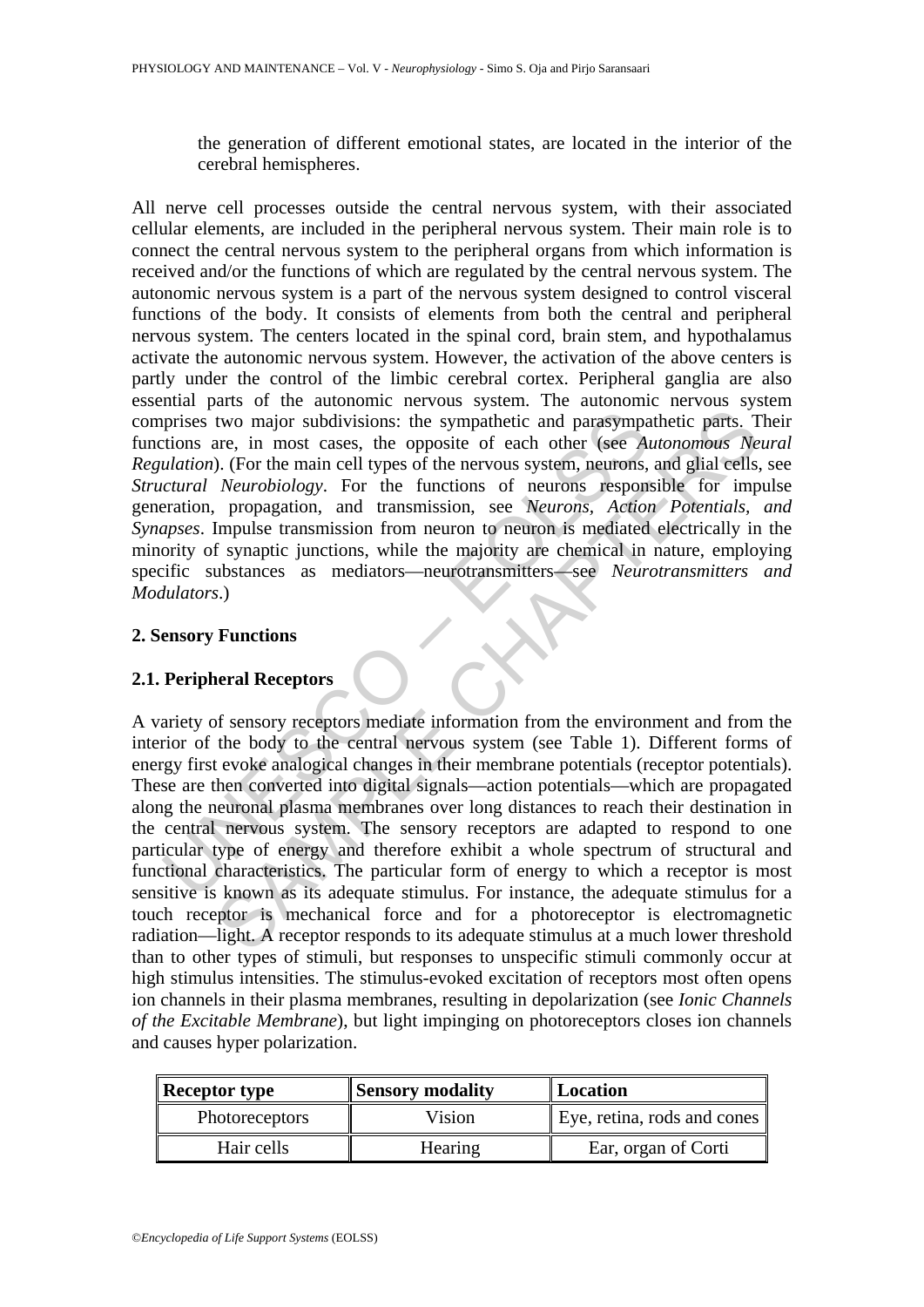| Hair cells                                                                                                                                                                                                                                                                                                                          | Linear acceleration           | Ear, utriculus and sacculus |  |
|-------------------------------------------------------------------------------------------------------------------------------------------------------------------------------------------------------------------------------------------------------------------------------------------------------------------------------------|-------------------------------|-----------------------------|--|
| Hair cells                                                                                                                                                                                                                                                                                                                          | Angular acceleration          | Ear, semicircular canals    |  |
| Taste receptors                                                                                                                                                                                                                                                                                                                     | Taste                         | Oral cavity, taste buds     |  |
| Olfactory receptors                                                                                                                                                                                                                                                                                                                 | Smell                         | Nasal olfactory areas       |  |
| Naked nerve endings                                                                                                                                                                                                                                                                                                                 | Pain                          | Skin and other tissues      |  |
| Nerve endings                                                                                                                                                                                                                                                                                                                       | Cold                          | Skin                        |  |
| Nerve endings                                                                                                                                                                                                                                                                                                                       | Warmth                        | Skin                        |  |
| Specialized neurones                                                                                                                                                                                                                                                                                                                | Temperature                   | Hypothalamus                |  |
| Nerve endings                                                                                                                                                                                                                                                                                                                       | Touch and pressure            | Skin                        |  |
| Nerve endings                                                                                                                                                                                                                                                                                                                       | Position and movement         | Joints                      |  |
| Nerve endings                                                                                                                                                                                                                                                                                                                       | Fiber length                  | Muscle spindles             |  |
| Nerve endings                                                                                                                                                                                                                                                                                                                       | Tension                       | Golgi tendon organs         |  |
| Glucoreceptors                                                                                                                                                                                                                                                                                                                      | Blood glucose level           | Hypothalamus                |  |
| Osmoreceptors                                                                                                                                                                                                                                                                                                                       | Osmotic pressure              | Hypothalamus                |  |
| Glomus cells                                                                                                                                                                                                                                                                                                                        | Oxygen partial pressure       | Carotic and aortic bodies   |  |
| Stretch receptors                                                                                                                                                                                                                                                                                                                   | Fiber length                  | Heart atria                 |  |
| Stretch receptors                                                                                                                                                                                                                                                                                                                   | Venous blood pressure         | Large veins                 |  |
| Nerve endings                                                                                                                                                                                                                                                                                                                       | Lung inflation                | Lung tissue                 |  |
| Nerve endings                                                                                                                                                                                                                                                                                                                       | Arterial blood pressure       | Carotic and aortic sinuses  |  |
| Specialized receptors                                                                                                                                                                                                                                                                                                               | Hydrogen ion<br>concentration | Medulla oblongata           |  |
| e nerve endings in the skin form histologically recognizable Pacini's corpuscles,<br>erkel's disks, Ruffini's endings, Krause's end-bulbs and Meissner's corpuscles. Thes<br>uctures seem to function as mechanoreceptors responding to tactile stimuli. As an<br>ample, the structure of a Pacinian corpuscle is shown in Figure1. |                               |                             |  |

The nerve endings in the skin form histologically recognizable Pacini's corpuscles, Merkel's disks, Ruffini's endings, Krause's end-bulbs and Meissner's corpuscles. These structures seem to function as mechanoreceptors responding to tactile stimuli. As an example, the structure of a Pacinian corpuscle is shown in Figure1.

Table 1. Sensory receptors, their modalities and locations

Notes: The nerve endings in the skin form histologically recognizable Pacini's corpuscles, Merkel's disks, Ruffini's endings, Krause's end-bulbs, and Meissner's corpuscles. These structures seem to function as mechanoreceptors responding to tactile stimuli. As an example, the structure of a Pacinian corpuscle is shown in Figure1.

The receptors can be classified in different ways. One traditional classification divides them into teleceptors, which receive information from a distance, exteroceptors, which respond to stimuli near the body, and proprioceptors, which respond to stimuli from the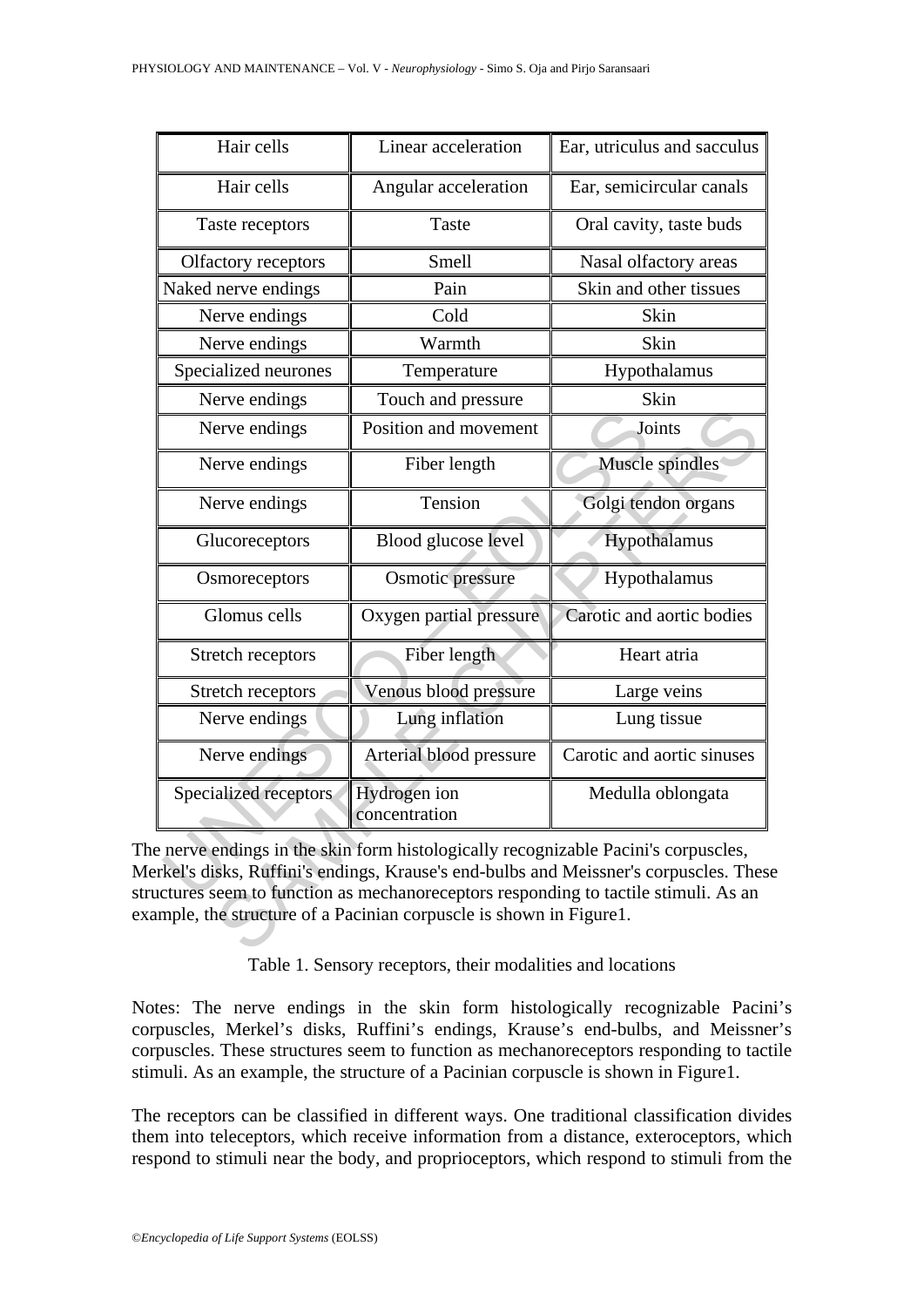interior of the body. Some receptors are located in specific sensory organs ("specific senses"), whereas others are more widely distributed in the organism. A number of receptors responsible for different sensory modalities are compiled in Table 1 with their adequate stimuli and locations in the body. Within certain limits the sensory sensation is approximately related to the logarithm of the magnitude of stimulus (the classic Feber-Wechner's law). More accurately the intensity of sensation (R) is described by the equation  $R = KS<sup>A</sup>$ , in which S is the magnitude of stimulus and K and A constants. The frequency of action potentials generated approximately obeys a similar equation.

The means of the latter type is best suited for the maintenance of correlation of environmental effects. The receptive field of a receptor decht stimulation elicits its activation. The receptive fields of uently partly ove Adaptation is a characteristic propensity of many receptors. In rapidly adapting receptors, a stimulus produces only a short-lived response that rapidly fades out during continuous stimulation. In slowly adapting receptors, the response is a repetitive discharge on prolonged stimulation. The first type of receptor is adapted to detect fast changes and the latter type is best suited for the maintenance of constant responses to internal or environmental effects. The receptive field of a receptor defines the region in which stimulation elicits its activation. The receptive fields of adjacent receptors frequently partly overlap. In the sensory (and also motor) pathways, divergence at various second- or third-order levels provides a means to generate receptive fields at the upper levels of the central nervous system that are larger than those of the first-order afferent neurons. At the same time, convergence of other neurons yields a certain degree of overlap (see Figure 1). Inhibitory mechanisms are also very important for the accurate localization and discrimination of different stimuli. Recurrent axon branches from adjacent neurons in a pathway can inhibit each other, providing a phenomenon known as lateral inhibition. With the aid of lateral inhibition, the targets of motor pathways can be similarly focused.



Figure 1. Diverging (A) and converging (B) neural networks Notes: One primary afferent neuron is able to activate by means of divergence several second-order neurons, which then each in turn activate several third-order neurons. On the other hand, in the case of convergence, several first-order neurons target on one third-order neuron.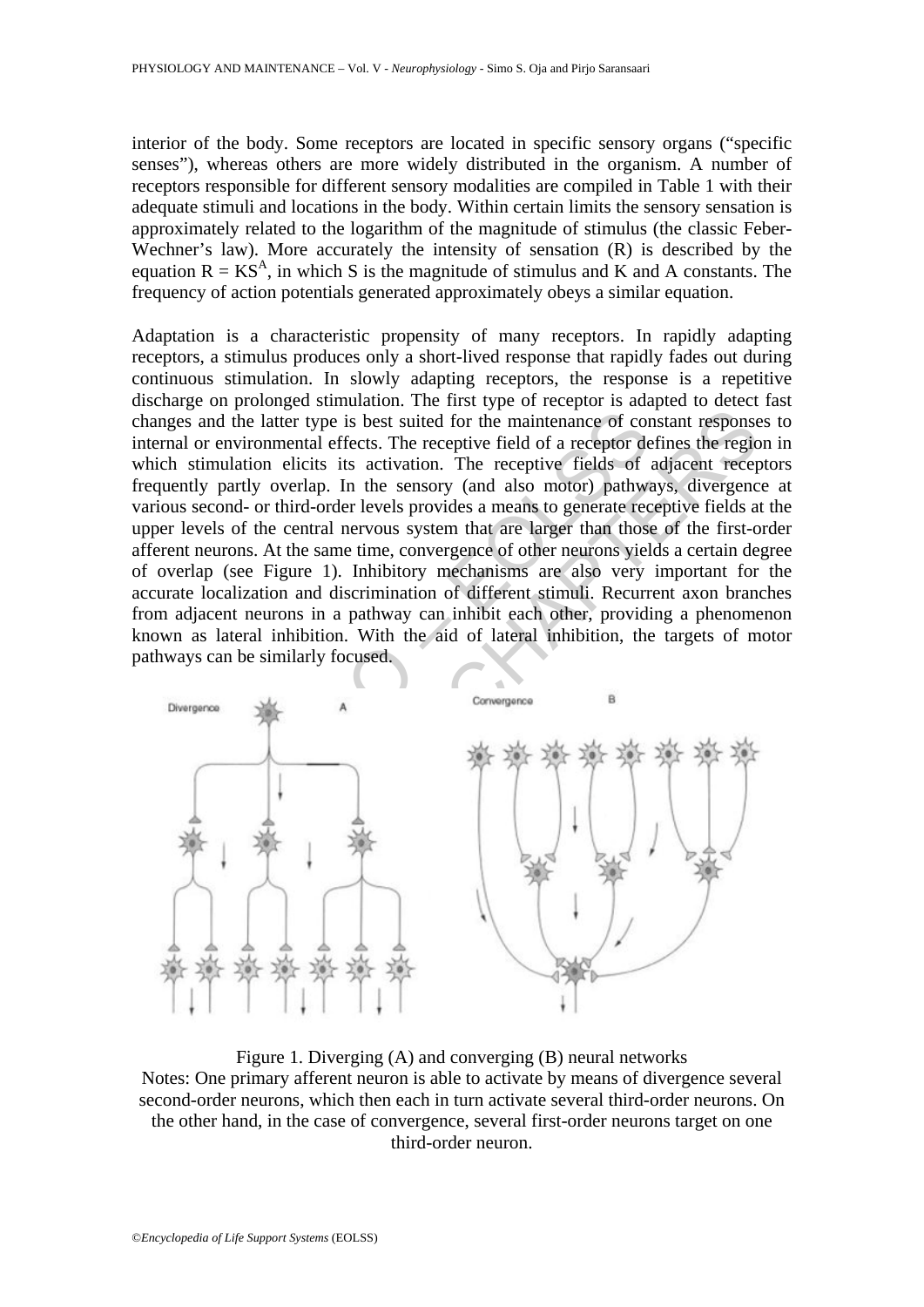The best-characterized receptors are located in the skin where a variety of receptors have been described by histological methods. The specificity of these receptors to different types of stimuli is not yet fully established. Figure 2 shows the structure of a typical skin receptor: the Pacinian corpuscle. In the skin, the receptor density is generally directly related to the ability to locate stimuli accurately and to discriminate between two stimuli that are close to each other. The number of second-order and thirdorder neurons is correspondingly in proportion to the density of first-order afferent neurons. At the most central level in the cerebral cortex, the size of the areas representing the different parts of the body is proportional to the density of the firstorder sensory neurons. A sensory homunculus drawn over the sensory cerebral cortex, therefore, does not reflect the relative sizes of various body parts, but the number of sensory receptors in them.



Figure 2. Structure of a Pacinian corpuscle

Notes: The primary nerve ending is encapsulated with concentric onion-like lamellae of connective tissue, which function as amplifiers of the mechanical pressure applied to the receptor. The pressure dislodges the layers and that generates alterations in the nerve membrane potential (generator potentials), which then evoke a burst of digital action potentials in the first node of Ranvier inside the corpuscle.

> TO ACCESS ALL THE **27 PAGES** OF THIS CHAPTER, Visit[: http://www.eolss.net/Eolss-sampleAllChapter.aspx](https://www.eolss.net/ebooklib/sc_cart.aspx?File=E6-54-09)

- - -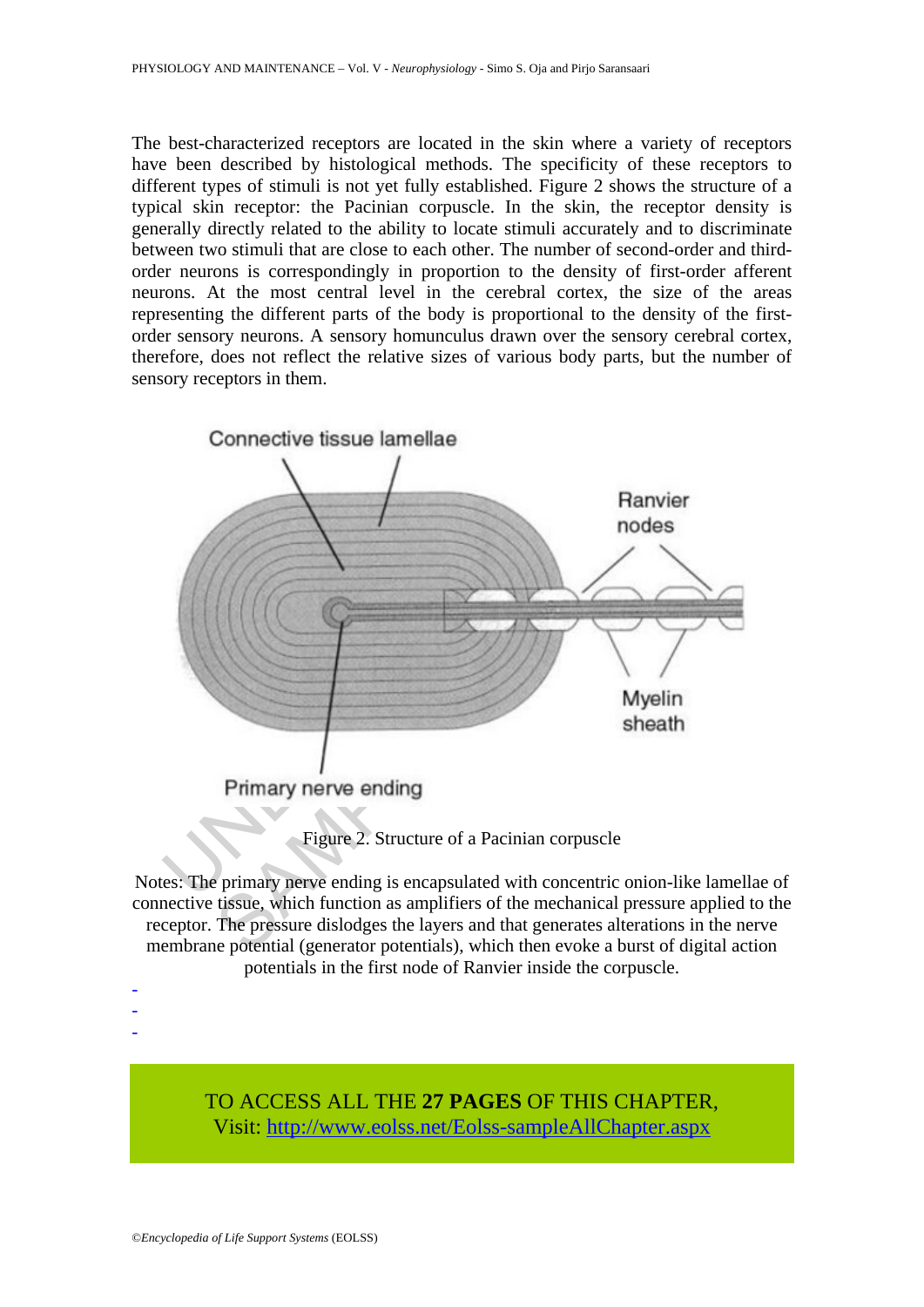#### **Bibliography**

Davies A., Blakeley A.G.H., and Kidd C. (2001). Chapter 3: Neurological communication; Chapter 4: Special senses and higher functions. *Human Physiology*, pp. 137–369. Edinburgh, UK: Churchill Livingstone (Harcourt Publishers). [An easy basic textbook with chapter summaries and clinical examples.]

Ganong, W.F. (2001). Section III, Chapters 6–16: Functions of the nervous system. *Review of Medical Physiology, 20th Edition*, pp. 123–269. New York: McGraw-Hill. [A detailed textbook of human physiology.]

German W.J. and Stanfield C.L. (2001). Chapter 8: The nervous system: central nervous system; Chapter 9: The nervous system: sensory systems; Chapter 10: The nervous system: autonomic and motor systems. *Principles of Human Physiology*, pp. 224–332. San Francisco: Benjamin Cummings. [A textbook of basic human physiology, easy to read, with questions and CD software for self-study.

In prystals, teached and Hall J.E. (2000). The nervous system. Unit IX: general piology. Chapter 45: Organization of the nervous system: basic functions of system is the functions of system. Unit IX: general parameters: Ch and Hall J.E. (2000). The nervous system, Unit IX: general principles and send Hall J.E. (2000). The nervous system: basic functions of synapses and transmeter 45: Organization of the nervous system: basic functions of sy Guyton A.C. and Hall J.E. (2000). The nervous system. Unit IX: general principles and sensory physiology. Chapter 45: Organization of the nervous system: basic functions of synapses and transmitter substances; Chapter 46: Sensory receptors: neuronal circuits for processing information; Chapter 47: Somatic sensations I—general organization: the tactile and position senses; Chapter 48: Somatic sensations II—pain, headache, and thermal sensations. Unit X: The special senses. Chapter 49: The eye I—optics of vision; Chapter 50: The eye II—receptor and neural function of the retina; Chapter 51: The eye III—central neurophysiology of vision; Chapter 52: The sense of hearing; Chapter 53: The chemical senses—taste and smell. Unit XI: Motor and integrative neurophysiology. Chapter 54: Motor functions of the spinal cord—the cord reflexes; Chapter 55: Cortical and brain stem control of motor function; Chapter 56: The cerebellum, the basal ganglia, and overall motor control; Chapter 57: The cerebral cortex intellectual functions of the brain, and learning and memory; Chapter 58: Behavioral and motivational mechanisms of the brain—the limbic system and the hypothalamus; Chapter 59: States of brain activity sleep, brain waves, epilepsy, psychoses; Chapter 60: The autonomic nervous system, and the adrenal medulla; Chapter 61: Cerebral blood flow, the cerebrospinal fluid, and brain metabolism. *Textbook of Medical Physiology, Tenth Edition*, pp. 512–715. Philadelphia: Saunders. [A classical textbook of human physiology, relatively easy to read.]

Haines D.E. (ed.) (1997). *Fundamental Neuroscience.* New York: Churchill Livingstone. [A thorough presentation of neuroscience with somewhat complicated illustrations.]

Kandel E.R. Schwartz J.H., and Jessell T.M. (ed.) (2000). *Principles of Neural Science, Fourth Edition*, New York: McGraw-Hill. [A comprehensive textbook of all aspects of neural science.]

Moffett D., Moffett S., and Schauf C. (1993). Section II: Nerve and muscle. *Human Physiology, Second Edition*, pp. 159–353. St Louis: Mosby. [A typical textbook of physiology with self-study questions.]

Purves D., Augustine G.J., Fitzpatrick D., Katz L.C., LaMantia A.-S., and McNamara J.O. (ed.) (2000). *Neuroscience, Second Edition*, 681 pp. Sunderland, MA: Sinauer Associates. [A systematic textbook of neuroscience.]

Rhoades B.A. and Tanner G.A. (1995). Part 2: Neurophysiology. *Medical Physiology*, pp. 59–146. Boston: Little, Brown. [A simple text of basic human physiology, including review exercises with answers for self-study.]

Silverthorn D.U. (1998). Chapter 8: The nervous system; Chapter 9: The central nervous system; Chapter 10: Sensory physiology; Chapter 11: Efferent peripheral nervous system: the autonomic and somatic motor divisions; Chapter 11: Muscles; Chapter 13: Integrative physiology of body movement, *Human Physiology: An Integrated Approach*, pp. 202–382. Upper Saddle River, NJ: Prentice-Hall. [A relatively simple textbook with good illustrations.]